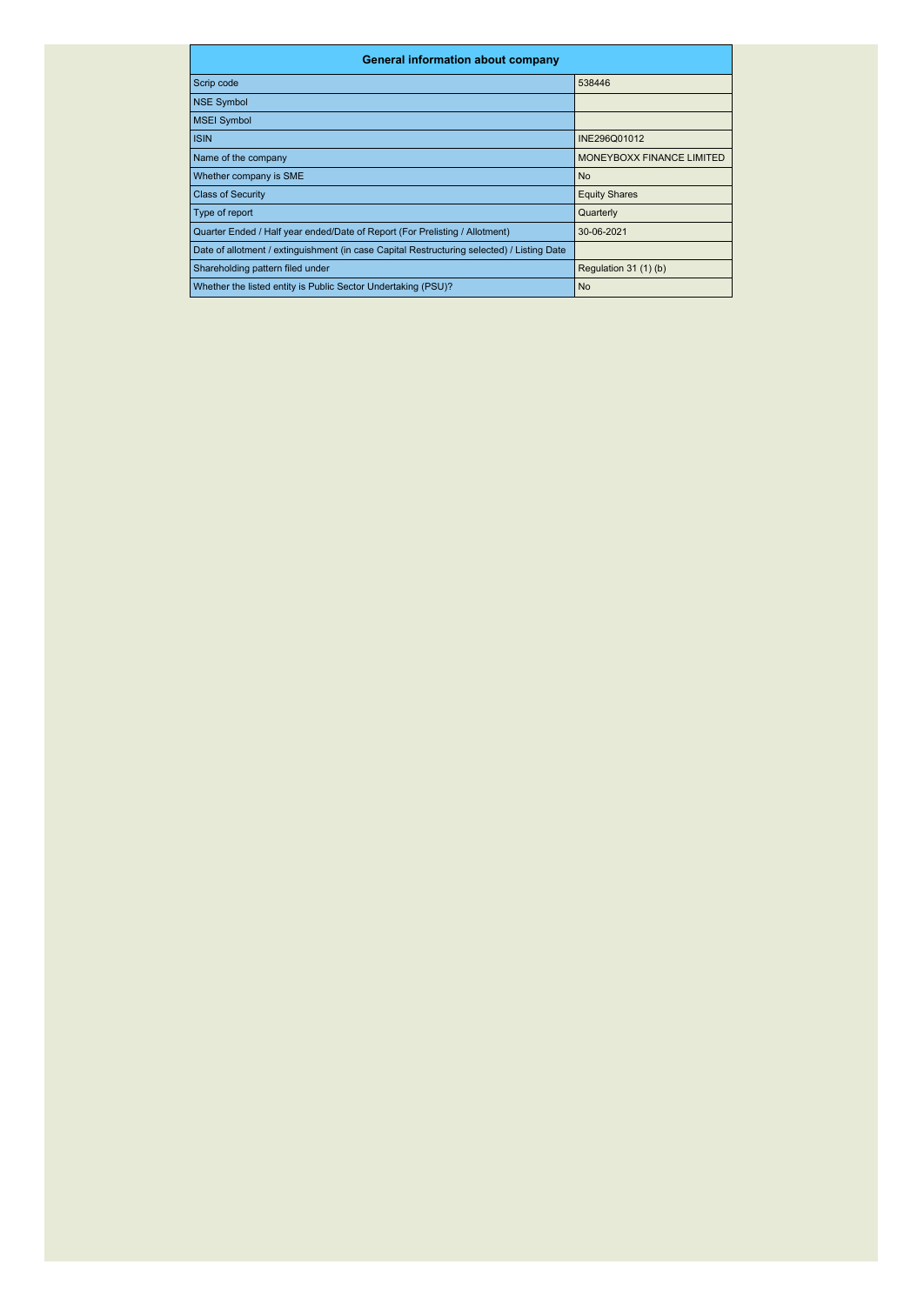|                | <b>Declaration</b>                                                                        |           |                                       |                              |                             |
|----------------|-------------------------------------------------------------------------------------------|-----------|---------------------------------------|------------------------------|-----------------------------|
| Sr.<br>No.     | Particular                                                                                | Yes/No    | Promoter and<br><b>Promoter Group</b> | <b>Public</b><br>shareholder | Non Promoter-<br>Non Public |
|                | Whether the Listed Entity has issued any partly paid up<br>shares?                        | <b>No</b> | <b>No</b>                             | <b>No</b>                    | <b>No</b>                   |
| $\overline{2}$ | Whether the Listed Entity has issued any Convertible<br>Securities ?                      | <b>No</b> | <b>No</b>                             | <b>No</b>                    | <b>No</b>                   |
| 3              | Whether the Listed Entity has issued any Warrants?                                        | <b>No</b> | <b>No</b>                             | <b>No</b>                    | <b>No</b>                   |
| 4              | Whether the Listed Entity has any shares against which<br>depository receipts are issued? | <b>No</b> | <b>No</b>                             | <b>No</b>                    | <b>No</b>                   |
| 5              | Whether the Listed Entity has any shares in locked-in?                                    | Yes.      | Yes                                   | <b>Yes</b>                   | <b>No</b>                   |
| 6              | Whether any shares held by promoters are pledge or<br>otherwise encumbered?               | <b>No</b> | <b>No</b>                             |                              |                             |
| $\overline{7}$ | Whether company has equity shares with differential voting<br>rights?                     | <b>No</b> | <b>No</b>                             | <b>No</b>                    | <b>No</b>                   |
| 8              | Whether the listed entity has any significant beneficial<br>owner?                        | Yes       |                                       |                              |                             |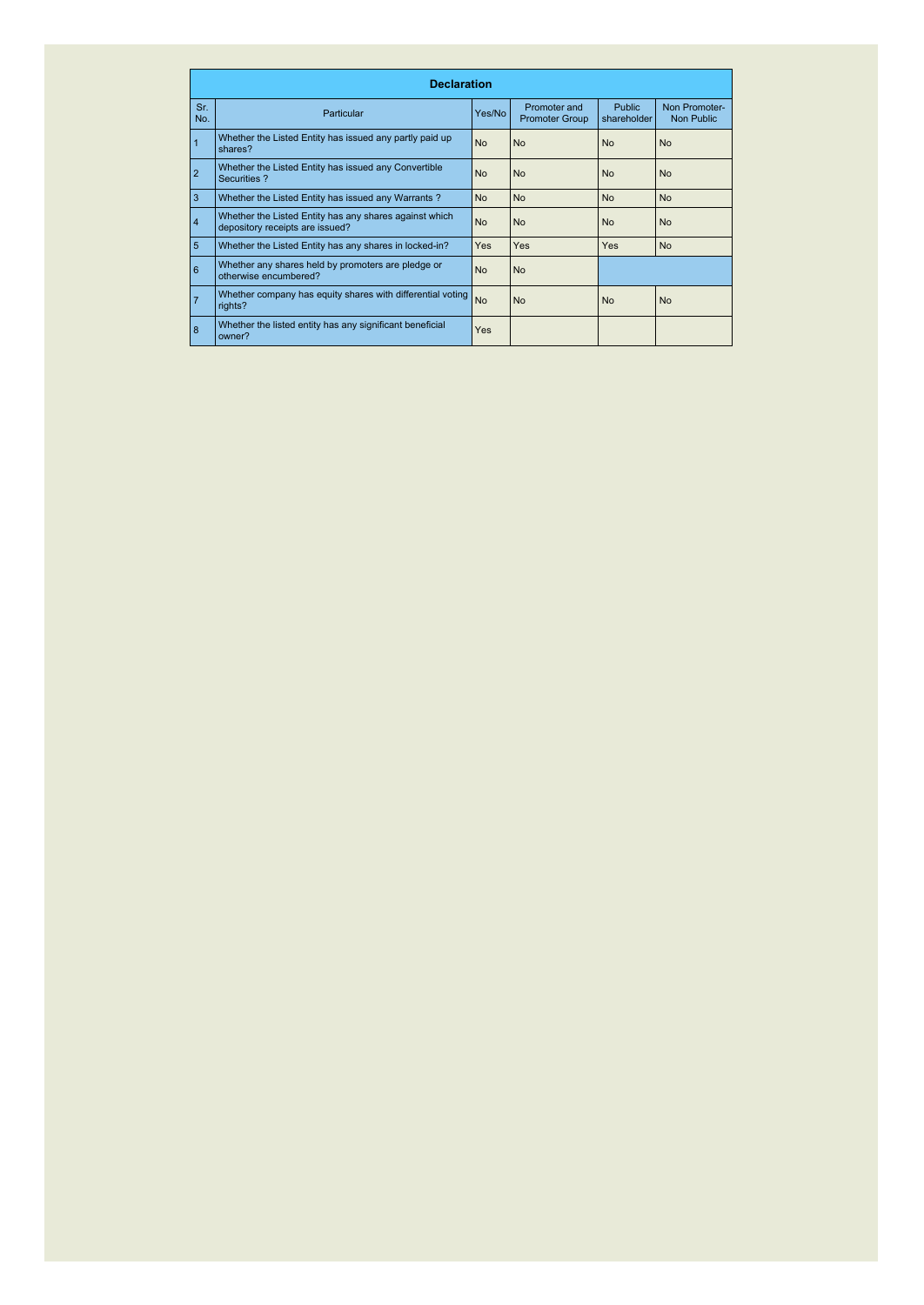|                 |                                                |                       |                                                |                                              |                                              |                                            | Table I - Summary Statement holding of specified securities               |                                                                  |                      |              |                                 |  |  |
|-----------------|------------------------------------------------|-----------------------|------------------------------------------------|----------------------------------------------|----------------------------------------------|--------------------------------------------|---------------------------------------------------------------------------|------------------------------------------------------------------|----------------------|--------------|---------------------------------|--|--|
|                 |                                                |                       |                                                | No. Of                                       | No. Of<br>shares                             | Total nos.<br>shares                       | Shareholding<br>as a % of<br>total no. of<br>shares                       | Number of Voting Rights held in each<br>class of securities (IX) |                      |              |                                 |  |  |
|                 |                                                |                       | No. of                                         | Partly<br>paid-                              |                                              |                                            |                                                                           | No of Voting (XIV) Rights                                        |                      |              |                                 |  |  |
| Category<br>(1) | Category of Nos. Of<br>shareholder<br>(II)     | shareholders<br>(III) | fully paid<br>up equity<br>shares<br>held (IV) | <b>up</b><br>equity<br>shares<br>held<br>(V) | underlying<br>Depository<br>Receipts<br>(VI) | held (VII)<br>$= (IV) +$<br>$(V)$ + $(VI)$ | (calculated<br>as per<br>SCRR,<br>1957) (VIII)<br>As a % of<br>$(A+B+C2)$ | Class eq:<br>$\mathsf{x}$                                        | <b>Class</b><br>eg:y | Total        | Total as<br>a % of<br>$(A+B+C)$ |  |  |
| (A)             | Promoter &<br>Promoter<br>Group                | 3                     | 13793524                                       |                                              |                                              | 13793524                                   | 68.69                                                                     | 13793524                                                         |                      | 13793524     | 68.69                           |  |  |
| (B)             | <b>Public</b>                                  | 822                   | 6288127                                        |                                              |                                              | 6288127                                    | 31.31                                                                     | 6288127                                                          |                      | 6288127      | 31.31                           |  |  |
| (C)             | <b>Non</b><br>Promoter-<br>Non Public          |                       |                                                |                                              |                                              |                                            |                                                                           |                                                                  |                      |              |                                 |  |  |
| (C1)            | <b>Shares</b><br>underlying<br><b>DRs</b>      |                       |                                                |                                              |                                              |                                            |                                                                           |                                                                  |                      |              |                                 |  |  |
| (C2)            | Shares held<br>by<br>Employee<br><b>Trusts</b> |                       |                                                |                                              |                                              |                                            |                                                                           |                                                                  |                      |              |                                 |  |  |
|                 | <b>Total</b>                                   | 825                   | 20081651                                       |                                              |                                              | 20081651                                   | 100                                                                       | 20081651                                                         |                      | 20081651 100 |                                 |  |  |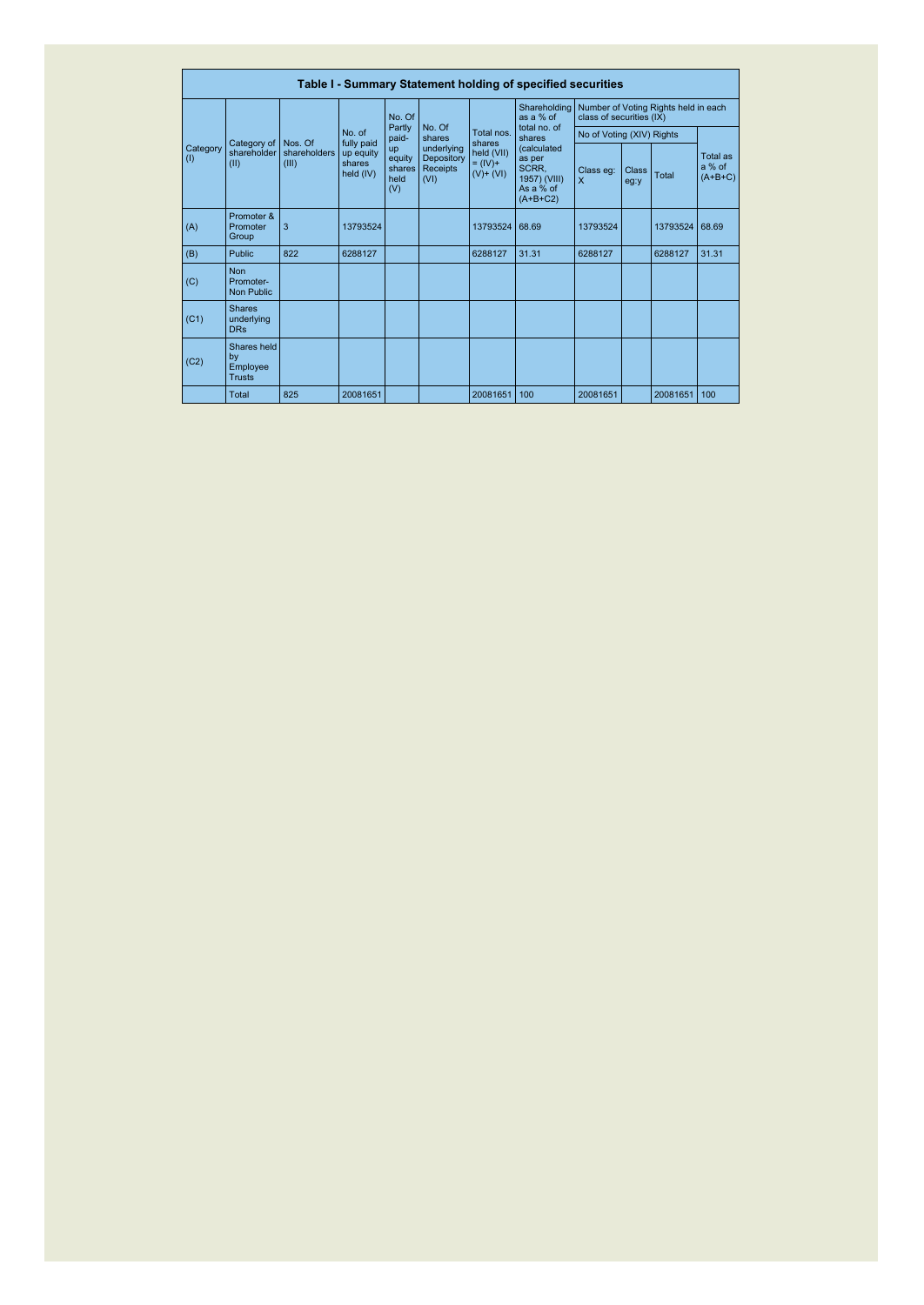|                               |                                                |                                                                      |                                                                   |                                                                                                                                  | Table I - Summary Statement holding of specified securities                                                           |                                        |                                                      |                                                                               |                                                    |                                                          |  |
|-------------------------------|------------------------------------------------|----------------------------------------------------------------------|-------------------------------------------------------------------|----------------------------------------------------------------------------------------------------------------------------------|-----------------------------------------------------------------------------------------------------------------------|----------------------------------------|------------------------------------------------------|-------------------------------------------------------------------------------|----------------------------------------------------|----------------------------------------------------------|--|
|                               |                                                | No. Of<br><b>Shares</b>                                              | No. of<br><b>Shares</b>                                           | No. Of<br><b>Shares</b><br>Underlying<br>Outstanding<br>convertible<br>securities<br>and No. Of<br><b>Warrants</b><br>$(Xi)$ (a) | Shareholding<br>as a %<br>assuming full<br>conversion<br>of<br>convertible                                            | Number of<br>Locked in<br>shares (XII) |                                                      | Number of<br><b>Shares</b><br>pledged or<br>otherwise<br>encumbered<br>(XIII) |                                                    | Number of                                                |  |
| Category<br>(1)<br>(A)<br>(B) | Category of<br>shareholder<br>(II)             | <b>Underlying</b><br>Outstanding<br>convertible<br>securities<br>(X) | <b>Underlying</b><br>Outstanding<br>Warrants<br>(X <sub>i</sub> ) |                                                                                                                                  | securities (<br>as a<br>percentage<br>of diluted<br>share<br>capital) (XI)=<br>$(VII)+(X)$ As<br>a % of<br>$(A+B+C2)$ | No. (a)                                | As a $%$<br>of total<br><b>Shares</b><br>held<br>(b) | No.<br>(a)                                                                    | As a %<br>of total<br><b>Shares</b><br>held<br>(b) | equity shares<br>held in<br>dematerialized<br>form (XIV) |  |
|                               | Promoter &<br>Promoter<br>Group                |                                                                      |                                                                   |                                                                                                                                  | 68.69                                                                                                                 | 160720                                 | 1.17                                                 |                                                                               |                                                    | 13793524                                                 |  |
|                               | <b>Public</b>                                  |                                                                      |                                                                   |                                                                                                                                  | 31.31                                                                                                                 | $\Omega$                               | $\Omega$                                             |                                                                               |                                                    | 6288079                                                  |  |
| (C)                           | <b>Non</b><br>Promoter-<br><b>Non Public</b>   |                                                                      |                                                                   |                                                                                                                                  |                                                                                                                       |                                        |                                                      |                                                                               |                                                    |                                                          |  |
| (C1)                          | <b>Shares</b><br>underlying<br><b>DRs</b>      |                                                                      |                                                                   |                                                                                                                                  |                                                                                                                       |                                        |                                                      |                                                                               |                                                    |                                                          |  |
| (C2)                          | Shares held<br>by<br>Employee<br><b>Trusts</b> |                                                                      |                                                                   |                                                                                                                                  |                                                                                                                       |                                        |                                                      |                                                                               |                                                    |                                                          |  |
|                               | Total                                          |                                                                      |                                                                   |                                                                                                                                  | 100                                                                                                                   | 160720                                 | 0.8                                                  |                                                                               |                                                    | 20081603                                                 |  |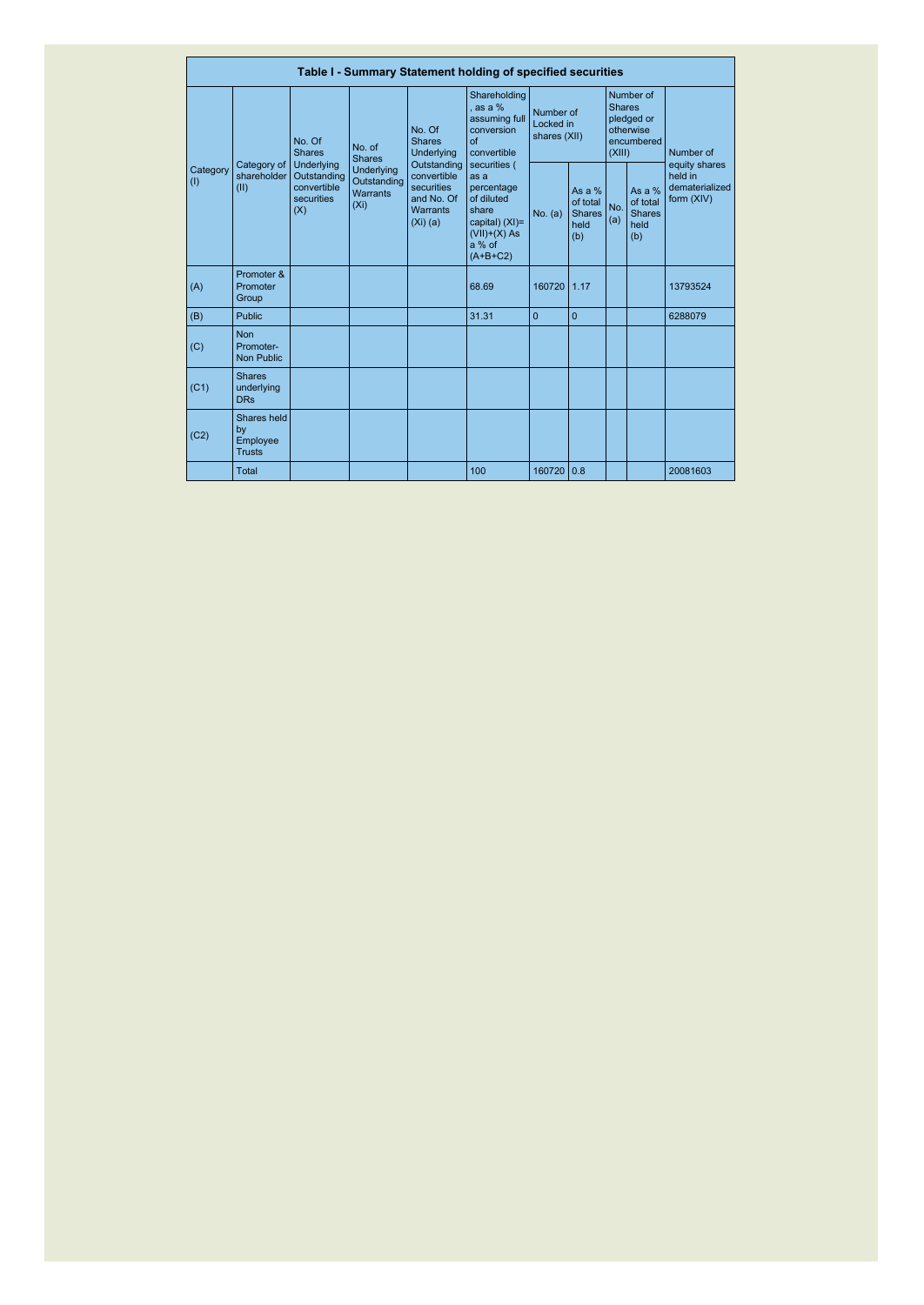|                                                                                          | Table II - Statement showing shareholding pattern of the Promoter and Promoter Group                                |                                                                              |                                                |                                       |                                              |                                                   |                                                                           |                                                                  |               |          |                                                           |  |  |
|------------------------------------------------------------------------------------------|---------------------------------------------------------------------------------------------------------------------|------------------------------------------------------------------------------|------------------------------------------------|---------------------------------------|----------------------------------------------|---------------------------------------------------|---------------------------------------------------------------------------|------------------------------------------------------------------|---------------|----------|-----------------------------------------------------------|--|--|
|                                                                                          |                                                                                                                     |                                                                              |                                                | No. Of                                |                                              |                                                   | Shareholding<br>as a % of                                                 | Number of Voting Rights held in each<br>class of securities (IX) |               |          |                                                           |  |  |
|                                                                                          |                                                                                                                     |                                                                              | No. of                                         | Partly<br>paid-                       | No. Of<br>shares                             | Total nos.                                        | total no. of<br>shares                                                    | No of Voting (XIV) Rights                                        |               |          |                                                           |  |  |
| Sr.                                                                                      | Category &<br>Name of the<br>Shareholders (I)                                                                       | Nos. Of<br>shareholders<br>(III)                                             | fully paid<br>up equity<br>shares<br>held (IV) | up<br>equity<br>shares<br>held<br>(V) | underlying<br>Depository<br>Receipts<br>(VI) | shares<br>held (VII)<br>$= (IV) +$<br>$(V)+ (VI)$ | (calculated<br>as per<br>SCRR,<br>1957) (VIII)<br>As a % of<br>$(A+B+C2)$ | Class eg:<br>X                                                   | Class<br>eg:y | Total    | <b>Total</b><br>as a<br>% of<br>Total<br>Voting<br>rights |  |  |
| $\overline{A}$                                                                           | Table II - Statement showing shareholding pattern of the Promoter and Promoter Group                                |                                                                              |                                                |                                       |                                              |                                                   |                                                                           |                                                                  |               |          |                                                           |  |  |
| (1)                                                                                      | Indian                                                                                                              |                                                                              |                                                |                                       |                                              |                                                   |                                                                           |                                                                  |               |          |                                                           |  |  |
| (a)                                                                                      | Individuals/Hindu<br>undivided Family                                                                               | $\overline{2}$                                                               | 75000                                          |                                       |                                              | 75000                                             | 0.37                                                                      | 75000                                                            |               | 75000    | 0.37                                                      |  |  |
| (d)                                                                                      | Any Other<br>(specify)                                                                                              | $\overline{1}$                                                               | 13718524                                       |                                       |                                              | 13718524                                          | 68.31                                                                     | 13718524                                                         |               | 13718524 | 68.31                                                     |  |  |
| Sub-Total<br>(A)(1)                                                                      |                                                                                                                     | 3                                                                            | 13793524                                       |                                       |                                              | 13793524                                          | 68.69                                                                     | 13793524                                                         |               | 13793524 | 68.69                                                     |  |  |
| (2)                                                                                      | Foreign                                                                                                             |                                                                              |                                                |                                       |                                              |                                                   |                                                                           |                                                                  |               |          |                                                           |  |  |
| Total<br>Shareholding<br>of Promoter<br>and<br>Promoter<br>Group (A)=<br>$(A)(1)+(A)(2)$ |                                                                                                                     | 3                                                                            | 13793524                                       |                                       |                                              | 13793524                                          | 68.69                                                                     | 13793524                                                         |               | 13793524 | 68.69                                                     |  |  |
| B                                                                                        |                                                                                                                     | Table III - Statement showing shareholding pattern of the Public shareholder |                                                |                                       |                                              |                                                   |                                                                           |                                                                  |               |          |                                                           |  |  |
| (1)                                                                                      | Institutions                                                                                                        |                                                                              |                                                |                                       |                                              |                                                   |                                                                           |                                                                  |               |          |                                                           |  |  |
| (f)                                                                                      | Financial<br>Institutions/<br><b>Banks</b>                                                                          | $\overline{1}$                                                               | 10000                                          |                                       |                                              | 10000                                             | 0.05                                                                      | 10000                                                            |               | 10000    | 0.05                                                      |  |  |
| Sub-Total<br>(B)(1)                                                                      |                                                                                                                     | $\overline{1}$                                                               | 10000                                          |                                       |                                              | 10000                                             | 0.05                                                                      | 10000                                                            |               | 10000    | 0.05                                                      |  |  |
| (3)                                                                                      | Non-institutions                                                                                                    |                                                                              |                                                |                                       |                                              |                                                   |                                                                           |                                                                  |               |          |                                                           |  |  |
| (a(i))                                                                                   | Individuals -<br>i.Individual<br>shareholders<br>holding nominal<br>share capital up<br>to Rs. 2 lakhs.             | 757                                                                          | 864687                                         |                                       |                                              | 864687                                            | 4.31                                                                      | 864687                                                           |               | 864687   | 4.31                                                      |  |  |
| (a(i))                                                                                   | Individuals - ii.<br>Individual<br>shareholders<br>holding nominal<br>share capital in<br>excess of Rs. 2<br>lakhs. | 49                                                                           | 5237482                                        |                                       |                                              | 5237482                                           | 26.08                                                                     | 5237482                                                          |               | 5237482  | 26.08                                                     |  |  |
| (e)                                                                                      | Any Other<br>(specify)                                                                                              | 15                                                                           | 175958                                         |                                       |                                              | 175958                                            | 0.88                                                                      | 175958                                                           |               | 175958   | 0.88                                                      |  |  |
| Sub-Total<br>(B)(3)                                                                      |                                                                                                                     | 821                                                                          | 6278127                                        |                                       |                                              | 6278127                                           | 31.26                                                                     | 6278127                                                          |               | 6278127  | 31.26                                                     |  |  |
| <b>Total Public</b><br>Shareholding<br>$(B)=(B)(1)+$<br>$(B)(2)+(B)(3)$                  |                                                                                                                     | 822                                                                          | 6288127                                        |                                       |                                              | 6288127                                           | 31.31                                                                     | 6288127                                                          |               | 6288127  | 31.31                                                     |  |  |
| $\mathbf C$                                                                              | Table IV - Statement showing shareholding pattern of the Non Promoter- Non Public shareholder                       |                                                                              |                                                |                                       |                                              |                                                   |                                                                           |                                                                  |               |          |                                                           |  |  |
| Total (<br>$A+B+C2$ )                                                                    |                                                                                                                     | 825                                                                          | 20081651                                       |                                       |                                              | 20081651                                          | 100                                                                       | 20081651                                                         |               | 20081651 | 100                                                       |  |  |
| Total<br>$(A+B+C)$                                                                       |                                                                                                                     | 825                                                                          | 20081651                                       |                                       |                                              | 20081651                                          | 100                                                                       | 20081651                                                         |               | 20081651 | 100                                                       |  |  |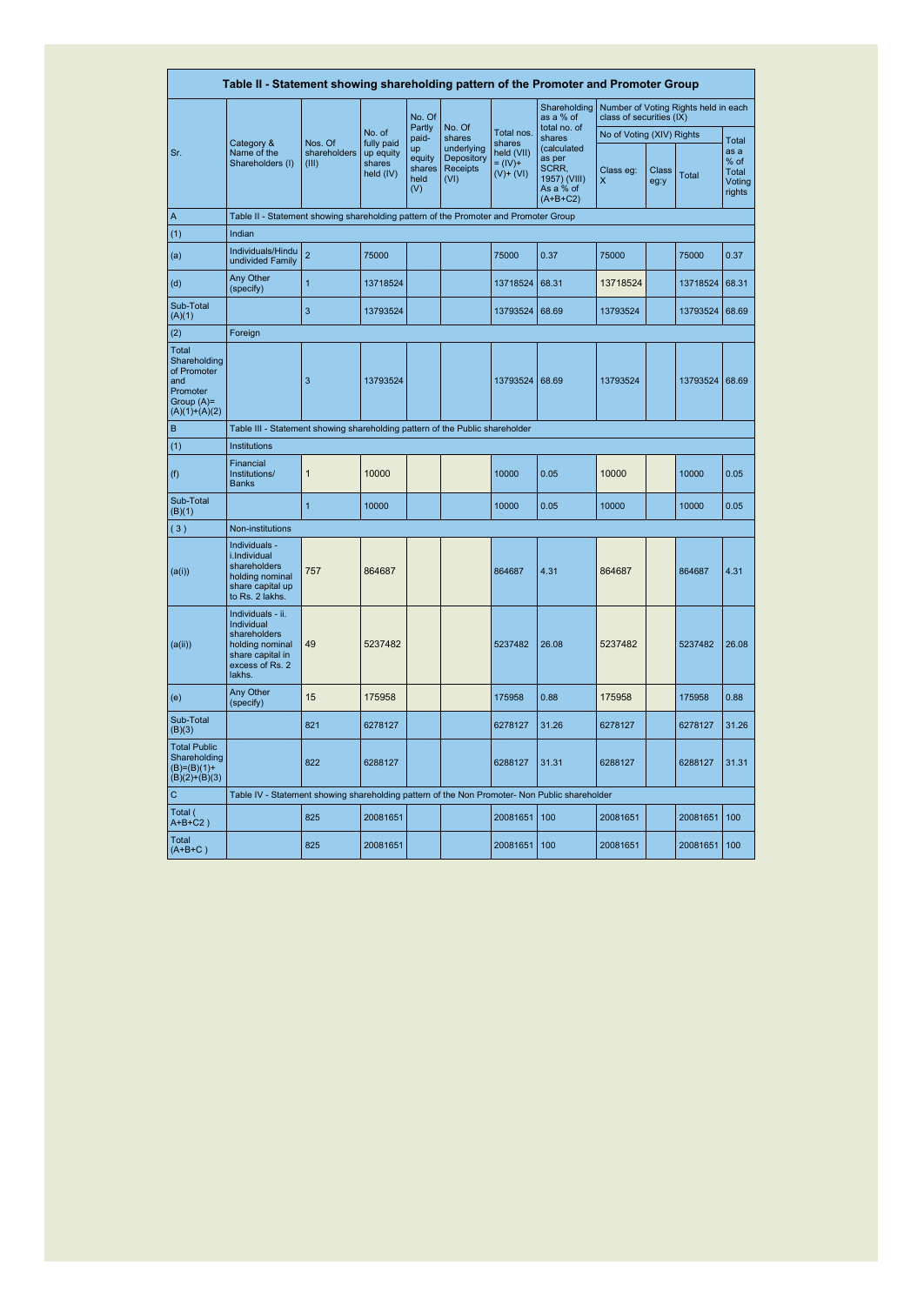|                                                                                                                                                                                                                                                                                                                                               |                                                      |                                                                                   |                                                                     | Table II - Statement showing shareholding pattern of the Promoter and Promoter Group          |                                        |                                                    |                                                                               |                                                    |                                       |
|-----------------------------------------------------------------------------------------------------------------------------------------------------------------------------------------------------------------------------------------------------------------------------------------------------------------------------------------------|------------------------------------------------------|-----------------------------------------------------------------------------------|---------------------------------------------------------------------|-----------------------------------------------------------------------------------------------|----------------------------------------|----------------------------------------------------|-------------------------------------------------------------------------------|----------------------------------------------------|---------------------------------------|
| Sr.                                                                                                                                                                                                                                                                                                                                           | No. Of<br><b>Shares</b><br>Underlying<br>Outstanding | No. of<br><b>Shares</b><br><b>Underlying</b><br>Outstanding                       | No. Of<br><b>Shares</b><br>Underlying<br>Outstanding<br>convertible | Shareholding, as a<br>% assuming full<br>conversion of<br>convertible<br>securities (as a     | Number of<br>Locked in<br>shares (XII) |                                                    | Number of<br><b>Shares</b><br>pledged or<br>otherwise<br>encumbered<br>(XIII) |                                                    | Number of<br>equity shares<br>held in |
| A<br>(1)<br>(a)<br>(d)<br>Sub-Total<br>(A)(1)<br>(2)<br><b>Total</b><br>Shareholding<br>of Promoter<br>and<br>Promoter<br>Group $(A)=$<br>$(A)(1)+(A)(2)$<br>B<br>(1)<br>(f)<br>Sub-Total<br>(B)(1)<br>(3)<br>(a(i))<br>(a(ii))<br>(e)<br>Sub-Total<br>(B)(3)<br><b>Total Public</b><br>Shareholding<br>$(B)=(B)(1)+$<br>$(B)(2)+(B)(3)$<br>C | convertible<br>securities<br>(X)                     | securities and<br>Warrants<br>No. Of<br>(X <sub>i</sub> )<br>Warrants (Xi)<br>(a) |                                                                     | percentage of<br>diluted share<br>capital) (XI)= (VII)+<br>$(X)$ As a % of<br>$(A+B+C2)$      | No. (a)                                | As a %<br>of total<br><b>Shares</b><br>held<br>(b) | No.<br>(a)                                                                    | As a %<br>of total<br><b>Shares</b><br>held<br>(b) | dematerialized<br>form (XIV)          |
|                                                                                                                                                                                                                                                                                                                                               |                                                      |                                                                                   |                                                                     | Table II - Statement showing shareholding pattern of the Promoter and Promoter Group          |                                        |                                                    |                                                                               |                                                    |                                       |
|                                                                                                                                                                                                                                                                                                                                               | Indian                                               |                                                                                   |                                                                     |                                                                                               |                                        |                                                    |                                                                               |                                                    |                                       |
|                                                                                                                                                                                                                                                                                                                                               |                                                      |                                                                                   |                                                                     | 0.37                                                                                          | 75000                                  | 100                                                |                                                                               |                                                    | 75000                                 |
|                                                                                                                                                                                                                                                                                                                                               |                                                      |                                                                                   |                                                                     | 68.31                                                                                         | 85720                                  | 0.62                                               |                                                                               |                                                    | 13718524                              |
|                                                                                                                                                                                                                                                                                                                                               |                                                      |                                                                                   |                                                                     | 68.69                                                                                         | 160720                                 | 1.17                                               |                                                                               |                                                    | 13793524                              |
|                                                                                                                                                                                                                                                                                                                                               | Foreign                                              |                                                                                   |                                                                     |                                                                                               |                                        |                                                    |                                                                               |                                                    |                                       |
|                                                                                                                                                                                                                                                                                                                                               |                                                      |                                                                                   |                                                                     | 68.69                                                                                         | 160720                                 | 1.17                                               |                                                                               |                                                    | 13793524                              |
|                                                                                                                                                                                                                                                                                                                                               |                                                      |                                                                                   |                                                                     | Table III - Statement showing shareholding pattern of the Public shareholder                  |                                        |                                                    |                                                                               |                                                    |                                       |
|                                                                                                                                                                                                                                                                                                                                               | Institutions                                         |                                                                                   |                                                                     |                                                                                               |                                        |                                                    |                                                                               |                                                    |                                       |
|                                                                                                                                                                                                                                                                                                                                               |                                                      |                                                                                   |                                                                     | 0.05                                                                                          | $\mathbf{0}$                           | $\mathbf 0$                                        |                                                                               |                                                    | 10000                                 |
|                                                                                                                                                                                                                                                                                                                                               |                                                      |                                                                                   |                                                                     | 0.05                                                                                          | $\overline{0}$                         | $\overline{0}$                                     |                                                                               |                                                    | 10000                                 |
|                                                                                                                                                                                                                                                                                                                                               | Non-institutions                                     |                                                                                   |                                                                     |                                                                                               |                                        |                                                    |                                                                               |                                                    |                                       |
|                                                                                                                                                                                                                                                                                                                                               |                                                      |                                                                                   |                                                                     | 4.31                                                                                          | $\overline{0}$                         | $\overline{0}$                                     |                                                                               |                                                    | 864639                                |
|                                                                                                                                                                                                                                                                                                                                               |                                                      |                                                                                   |                                                                     | 26.08                                                                                         | $\overline{0}$                         | $\overline{0}$                                     |                                                                               |                                                    | 5237482                               |
|                                                                                                                                                                                                                                                                                                                                               |                                                      |                                                                                   |                                                                     | 0.88                                                                                          | $\overline{0}$                         | $\overline{0}$                                     |                                                                               |                                                    | 175958                                |
|                                                                                                                                                                                                                                                                                                                                               |                                                      |                                                                                   |                                                                     | 31.26                                                                                         | $\mathbf 0$                            | $\mathbf 0$                                        |                                                                               |                                                    | 6278079                               |
|                                                                                                                                                                                                                                                                                                                                               |                                                      |                                                                                   |                                                                     | 31.31                                                                                         | $\overline{0}$                         | $\mathbf{0}$                                       |                                                                               |                                                    | 6288079                               |
|                                                                                                                                                                                                                                                                                                                                               |                                                      |                                                                                   |                                                                     | Table IV - Statement showing shareholding pattern of the Non Promoter- Non Public shareholder |                                        |                                                    |                                                                               |                                                    |                                       |
| Total (<br>$A+B+C2$ )                                                                                                                                                                                                                                                                                                                         |                                                      |                                                                                   |                                                                     | 100                                                                                           | 160720                                 | 0.8                                                |                                                                               |                                                    | 20081603                              |
| Total<br>$(A+B+C)$                                                                                                                                                                                                                                                                                                                            |                                                      |                                                                                   |                                                                     | 100                                                                                           | 160720                                 | 0.8                                                |                                                                               |                                                    | 20081603                              |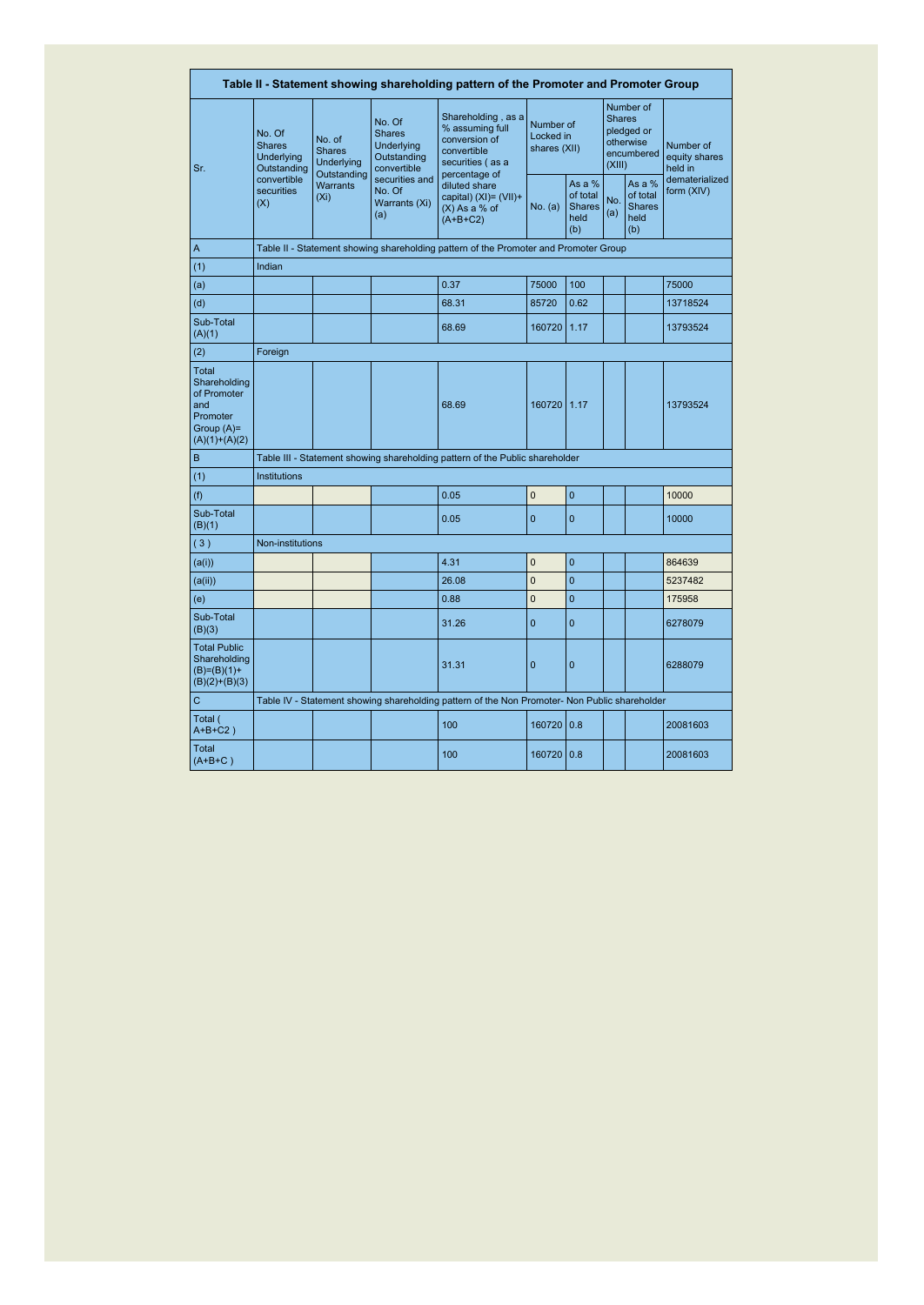|                                                                                                                                                                                        |                                                               | Individuals/Hindu undivided Family |                       |
|----------------------------------------------------------------------------------------------------------------------------------------------------------------------------------------|---------------------------------------------------------------|------------------------------------|-----------------------|
| Searial No.                                                                                                                                                                            | $\mathbf{1}$                                                  | $\overline{2}$                     |                       |
| Name of the<br>Shareholders (I)                                                                                                                                                        | NISHANT AGRAWAL                                               | <b>PUJA AGARWAL</b>                | Click here to go back |
| PAN (II)                                                                                                                                                                               | AEWPA7890J                                                    | BEZPS8872N                         | Total                 |
| No. of fully paid<br>up equity shares<br>held (IV)                                                                                                                                     | 25000                                                         | 50000                              | 75000                 |
| No. Of Partly<br>paid-up equity<br>shares held (V)                                                                                                                                     |                                                               |                                    |                       |
| No. Of shares<br>underlying<br>Depository<br>Receipts (VI)                                                                                                                             |                                                               |                                    |                       |
| Total nos. shares<br>held $(VII) = (IV) +$<br>$(V)$ + $(VI)$                                                                                                                           | 25000                                                         | 50000                              | 75000                 |
| Shareholding as<br>a % of total no. of<br>shares<br>(calculated as<br>per SCRR, 1957)<br>(VIII) As a % of<br>$(A+B+C2)$                                                                | 0.12                                                          | 0.25                               | 0.37                  |
|                                                                                                                                                                                        | Number of Voting Rights held in each class of securities (IX) |                                    |                       |
| Class eg:X                                                                                                                                                                             | 25000                                                         | 50000                              | 75000                 |
| Class eg:y                                                                                                                                                                             |                                                               |                                    |                       |
| Total                                                                                                                                                                                  | 25000                                                         | 50000                              | 75000                 |
| Total as a % of<br><b>Total Voting</b><br>rights                                                                                                                                       | 0.12                                                          | 0.25                               | 0.37                  |
| No. Of Shares<br>Underlying<br>Outstanding<br>convertible<br>securities (X)                                                                                                            |                                                               |                                    |                       |
| No. of Shares<br>Underlying<br>Outstanding<br>Warrants (Xi)                                                                                                                            |                                                               |                                    |                       |
| No. Of Shares<br>Underlying<br>Outstanding<br>convertible<br>securities and<br>No. Of Warrants<br>$(Xi)$ (a)                                                                           |                                                               |                                    |                       |
| Shareholding, as<br>a % assuming full<br>conversion of<br>convertible<br>securities (as a<br>percentage of<br>diluted share<br>capital) (XI)=<br>$(VII)+(Xi)(a)$ As a<br>% of (A+B+C2) | 0.12                                                          | 0.25                               | 0.37                  |
| Number of Locked in shares (XII)                                                                                                                                                       |                                                               |                                    |                       |
| No. (a)                                                                                                                                                                                | 25000                                                         | 50000                              | 75000                 |
| As a % of total<br>Shares held (b)                                                                                                                                                     | 100                                                           | 100                                | 100                   |
|                                                                                                                                                                                        | Number of Shares pledged or otherwise encumbered (XIII)       |                                    |                       |
| No. (a)                                                                                                                                                                                |                                                               |                                    |                       |
| As a % of total<br>Shares held (b)                                                                                                                                                     |                                                               |                                    |                       |
| Number of equity<br>shares held in<br>dematerialized<br>form (XIV)                                                                                                                     | 25000                                                         | 50000                              | 75000                 |
| Reason for not providing PAN                                                                                                                                                           |                                                               |                                    |                       |
| Reason for not<br>providing PAN                                                                                                                                                        |                                                               |                                    |                       |
| Shareholder type                                                                                                                                                                       | <b>Promoter Group</b>                                         | <b>Promoter Group</b>              |                       |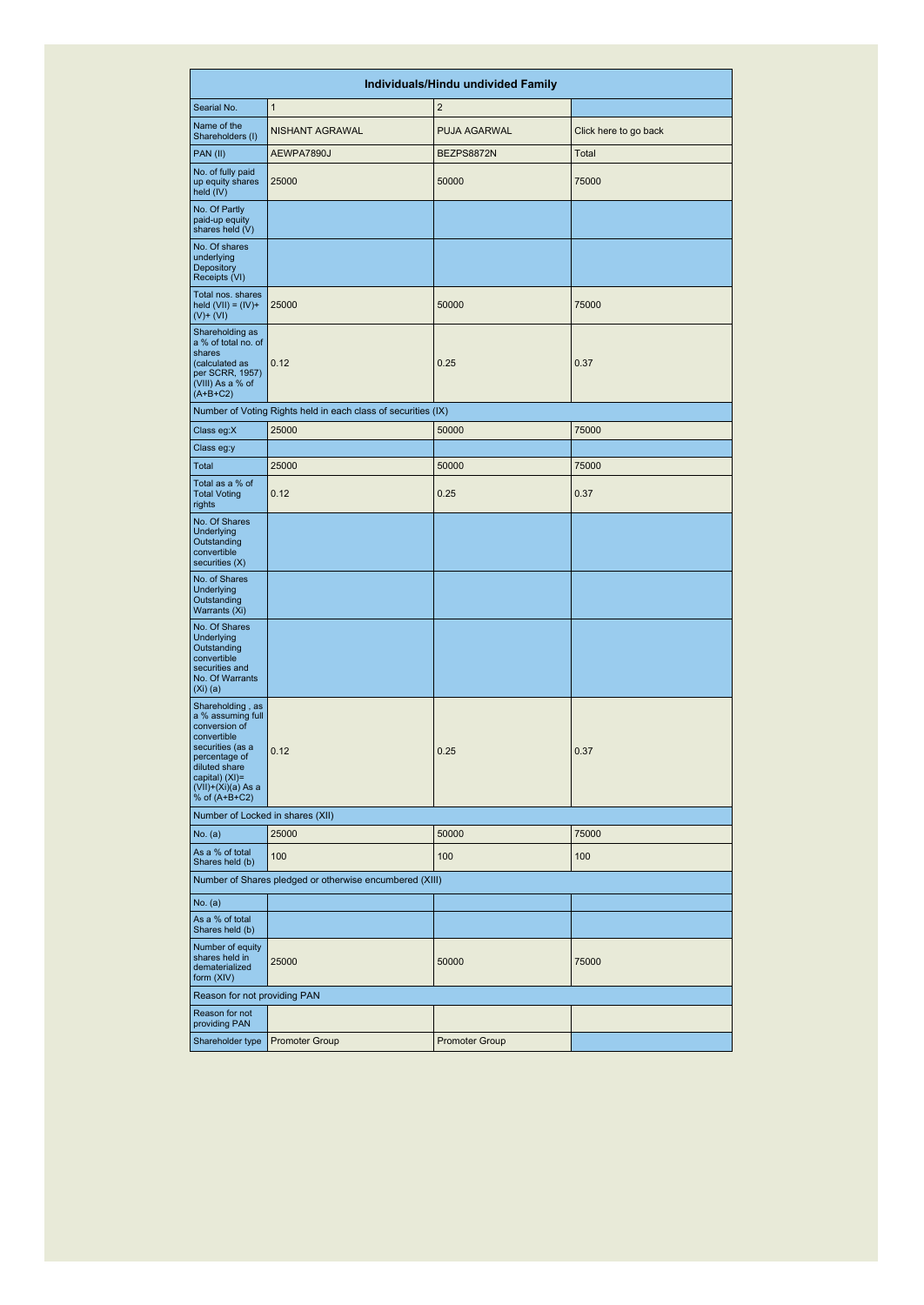|                                                                                                                                                                                      | Any Other (specify)                                           |                       |
|--------------------------------------------------------------------------------------------------------------------------------------------------------------------------------------|---------------------------------------------------------------|-----------------------|
| Searial No.                                                                                                                                                                          | $\overline{1}$                                                |                       |
| Category                                                                                                                                                                             | <b>Bodies Corporate</b>                                       | Click here to go back |
| Name of the<br>Shareholders (I)                                                                                                                                                      | MONEYBOXX CAPITAL PRIVATE LIMITED                             |                       |
| PAN (II)                                                                                                                                                                             | AALCM5805B                                                    | Total                 |
| No. of the<br>Shareholders (I)                                                                                                                                                       | 1                                                             | 1                     |
| No. of fully paid<br>up equity shares<br>held (IV)                                                                                                                                   | 13718524                                                      | 13718524              |
| No. Of Partly<br>paid-up equity<br>shares held (V)                                                                                                                                   |                                                               |                       |
| No. Of shares<br>underlying<br>Depository<br>Receipts (VI)                                                                                                                           |                                                               |                       |
| Total nos. shares<br>held $(VII) = (IV) +$<br>$(V)$ + $(VI)$                                                                                                                         | 13718524                                                      | 13718524              |
| Shareholding as<br>a % of total no. of<br>shares<br>(calculated as<br>per SCRR, 1957)<br>(VIII) As a % of<br>$(A+B+C2)$                                                              | 68.31                                                         | 68.31                 |
|                                                                                                                                                                                      | Number of Voting Rights held in each class of securities (IX) |                       |
| Class eg: X                                                                                                                                                                          | 13718524                                                      | 13718524              |
| Class eg:y                                                                                                                                                                           |                                                               |                       |
| Total                                                                                                                                                                                | 13718524                                                      | 13718524              |
| Total as a % of<br><b>Total Voting</b><br>rights                                                                                                                                     | 68.31                                                         | 68.31                 |
| No. Of Shares<br><b>Underlying</b><br>Outstanding<br>convertible<br>securities (X)                                                                                                   |                                                               |                       |
| No. of Shares<br><b>Underlying</b><br>Outstanding<br>Warrants (Xi)                                                                                                                   |                                                               |                       |
| No. Of Shares<br>Underlying<br>Outstanding<br>convertible<br>securities and<br>No. Of Warrants<br>$(Xi)$ (a)                                                                         |                                                               |                       |
| Shareholding, as<br>a % assuming full<br>conversion of<br>convertible<br>securities (as a<br>percentage of<br>diluted share<br>capital) (XI)=<br>$(VII)+(X)$ As a %<br>of $(A+B+C2)$ | 68.31                                                         | 68.31                 |
| Number of Locked in shares (XII)                                                                                                                                                     |                                                               |                       |
| No. (a)                                                                                                                                                                              | 85720                                                         | 85720                 |
| As a % of total<br>Shares held (b)                                                                                                                                                   | 0.62                                                          | 0.62                  |
|                                                                                                                                                                                      | Number of Shares pledged or otherwise encumbered (XIII)       |                       |
| No. (a)                                                                                                                                                                              |                                                               |                       |
| As a % of total<br>Shares held (b)                                                                                                                                                   |                                                               |                       |
| Number of equity<br>shares held in<br>dematerialized<br>form (XIV)                                                                                                                   | 13718524                                                      | 13718524              |
| Reason for not providing PAN                                                                                                                                                         |                                                               |                       |
| Reason for not<br>providing PAN                                                                                                                                                      |                                                               |                       |
| Shareholder type                                                                                                                                                                     | Promoter                                                      |                       |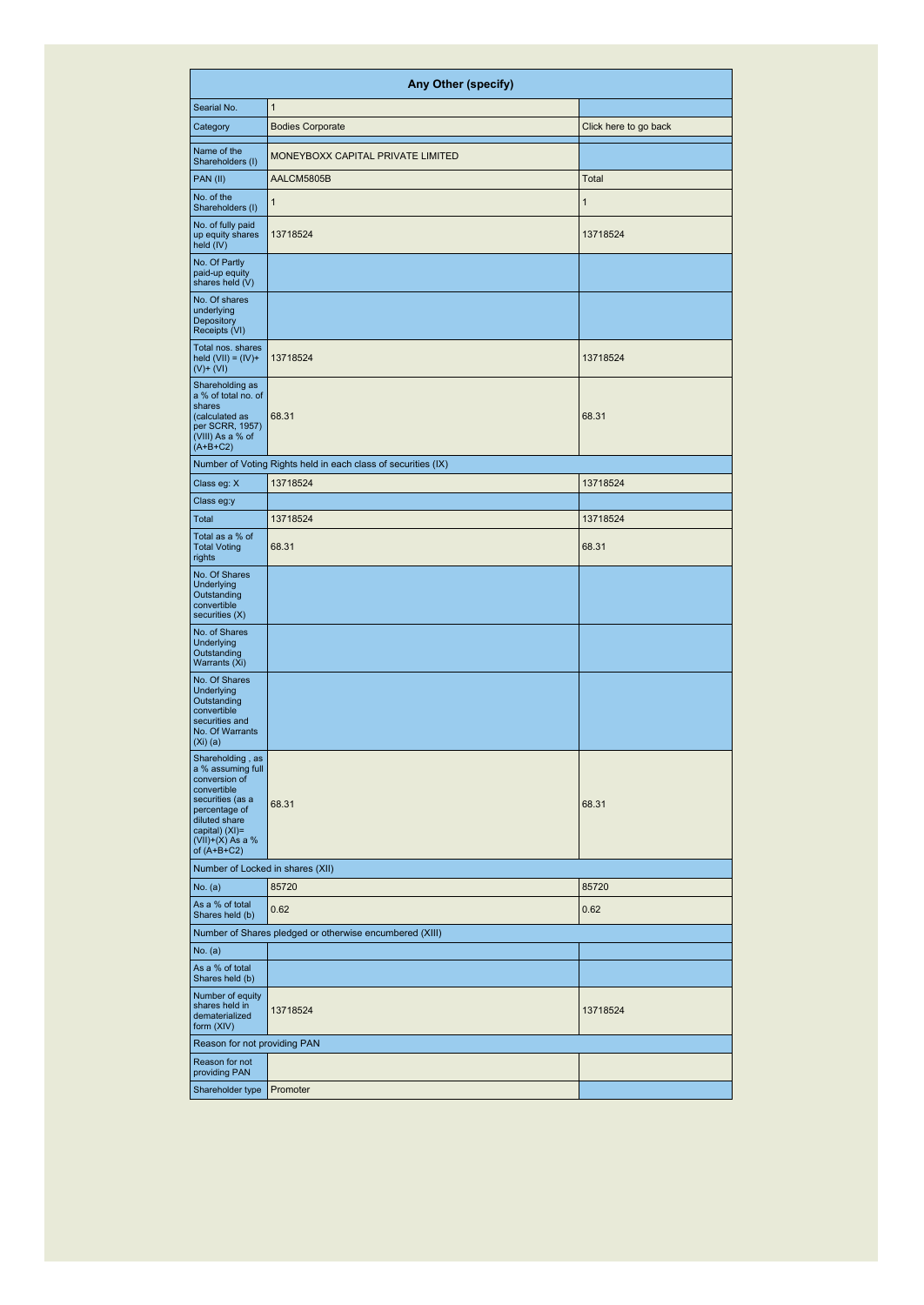|                                                                                                                                                                                      | Individuals - ii. Individual shareholders holding nominal share capital in excess of Rs. 2 lakhs. |                              |                               |                                    |                                |                                        |
|--------------------------------------------------------------------------------------------------------------------------------------------------------------------------------------|---------------------------------------------------------------------------------------------------|------------------------------|-------------------------------|------------------------------------|--------------------------------|----------------------------------------|
| Searial No.                                                                                                                                                                          | 1                                                                                                 | $\overline{2}$               | 3                             | $\overline{4}$                     | 5                              | 6                                      |
| Name of the<br>Shareholders (I)                                                                                                                                                      | RAJIV GOEL AND<br><b>SONS HUF</b>                                                                 | <b>ALPNA</b><br><b>GUPTA</b> | <b>PUNIT</b><br><b>BHATIA</b> | <b>NEERAJ</b><br><b>KUMAR GARG</b> | <b>VISHAL</b><br><b>BHATIA</b> | <b>JAY PRAKASH</b><br><b>SINGHANIA</b> |
| PAN (II)                                                                                                                                                                             | AAIHR2994A                                                                                        | ADVPG1592R                   | ADWPB3183E                    | AELPG4303H                         | AFBPB7085E                     | AOJPS8551F                             |
| No. of fully paid<br>up equity shares<br>held (IV)                                                                                                                                   | 671000                                                                                            | 858001                       | 271610                        | 370015                             | 239543                         | 225390                                 |
| No. Of Partly<br>paid-up equity<br>shares held (V)                                                                                                                                   |                                                                                                   |                              |                               |                                    |                                |                                        |
| No. Of shares<br>underlying<br>Depository<br>Receipts (VI)                                                                                                                           |                                                                                                   |                              |                               |                                    |                                |                                        |
| Total nos. shares<br>held $(VII) = (IV) +$<br>$(V)$ + $(VI)$                                                                                                                         | 671000                                                                                            | 858001                       | 271610                        | 370015                             | 239543                         | 225390                                 |
| Shareholding as<br>a % of total no. of<br>shares<br>(calculated as<br>per SCRR, 1957)<br>(VIII) As a % of<br>$(A+B+C2)$                                                              | 3.34                                                                                              | 4.27                         | 1.35                          | 1.84                               | 1.19                           | 1.12                                   |
|                                                                                                                                                                                      | Number of Voting Rights held in each class of securities (IX)                                     |                              |                               |                                    |                                |                                        |
| Class eg: X                                                                                                                                                                          | 671000                                                                                            | 858001                       | 271610                        | 370015                             | 239543                         | 225390                                 |
| Class eg:y                                                                                                                                                                           |                                                                                                   |                              |                               |                                    |                                |                                        |
| Total                                                                                                                                                                                | 671000                                                                                            | 858001                       | 271610                        | 370015                             | 239543                         | 225390                                 |
| Total as a % of<br><b>Total Voting</b><br>rights                                                                                                                                     | 3.34                                                                                              | 4.27                         | 1.35                          | 1.84                               | 1.19                           | 1.12                                   |
| No. Of Shares<br>Underlying<br>Outstanding<br>convertible<br>securities (X)                                                                                                          |                                                                                                   |                              |                               |                                    |                                |                                        |
| No. of Shares<br>Underlying<br>Outstanding<br>Warrants (Xi)                                                                                                                          |                                                                                                   |                              |                               |                                    |                                |                                        |
| No. Of Shares<br><b>Underlying</b><br>Outstanding<br>convertible<br>securities and<br>No. Of Warrants<br>$(Xi)$ (a)                                                                  |                                                                                                   |                              |                               |                                    |                                |                                        |
| Shareholding, as<br>a % assuming full<br>conversion of<br>convertible<br>securities (as a<br>percentage of<br>diluted share<br>capital) (XI)=<br>$(VII)+(X)$ As a %<br>of $(A+B+C2)$ | 3.34                                                                                              | 4.27                         | 1.35                          | 1.84                               | 1.19                           | 1.12                                   |
| Number of Locked in shares (XII)                                                                                                                                                     |                                                                                                   |                              |                               |                                    |                                |                                        |
| No. (a)                                                                                                                                                                              | $\mathbf 0$                                                                                       | $\overline{0}$               | $\mathbf{0}$                  | 0                                  | $\mathbf{0}$                   | $\mathbf{0}$                           |
| As a % of total<br>Shares held (b)                                                                                                                                                   | $\overline{0}$                                                                                    | $\mathbf 0$                  | $\mathbf 0$                   | $\mathbf 0$                        | $\pmb{0}$                      | $\pmb{0}$                              |
| Number of equity<br>shares held in<br>dematerialized<br>form (XIV)                                                                                                                   | 671000                                                                                            | 858001                       | 271610                        | 370015                             | 239543                         | 225390                                 |
| Reason for not providing PAN                                                                                                                                                         |                                                                                                   |                              |                               |                                    |                                |                                        |
| Reason for not<br>providing PAN                                                                                                                                                      |                                                                                                   |                              |                               |                                    |                                |                                        |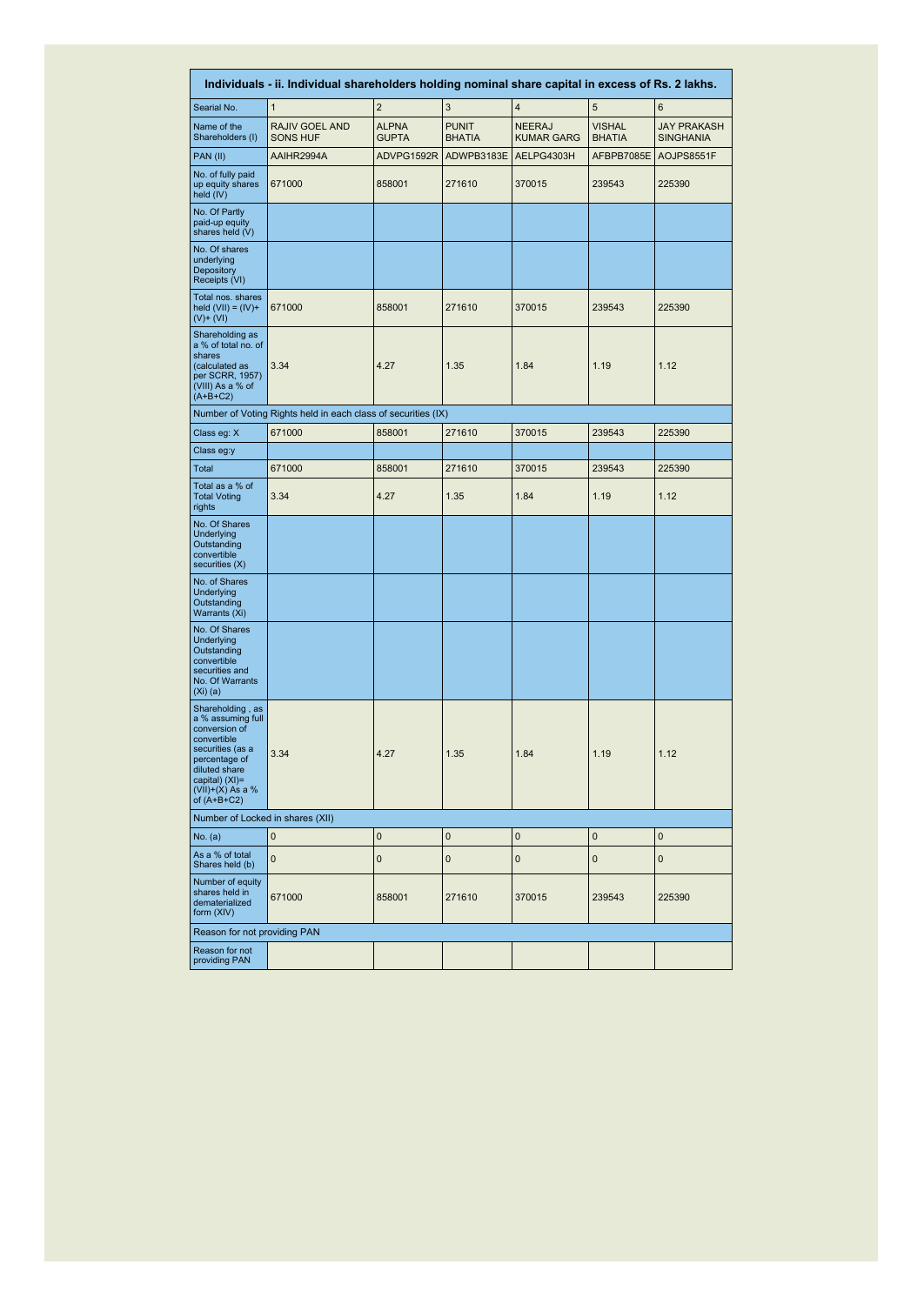|                                                                                                                                                                                      | Individuals - ii. Individual shareholders holding nominal share capital in excess of Rs. 2 lakhs. |
|--------------------------------------------------------------------------------------------------------------------------------------------------------------------------------------|---------------------------------------------------------------------------------------------------|
| Searial No.                                                                                                                                                                          |                                                                                                   |
| Name of the<br>Shareholders (I)                                                                                                                                                      | Click here to go back                                                                             |
| PAN (II)                                                                                                                                                                             | Total                                                                                             |
| No. of fully paid<br>up equity shares<br>held (IV)                                                                                                                                   | 2635559                                                                                           |
| No. Of Partly<br>paid-up equity<br>shares held (V)                                                                                                                                   |                                                                                                   |
| No. Of shares<br>underlying<br>Depository<br>Receipts (VI)                                                                                                                           |                                                                                                   |
| Total nos. shares<br>held $(VII) = (IV) +$<br>$(V)$ + $(VI)$                                                                                                                         | 2635559                                                                                           |
| Shareholding as<br>a % of total no. of<br>shares<br>(calculated as<br>per SCRR, 1957)<br>(VIII) As a % of<br>$(A+B+C2)$                                                              | 13.12                                                                                             |
|                                                                                                                                                                                      | Number of Voting Rights held in each class of securities (IX)                                     |
| Class eg: X                                                                                                                                                                          | 2635559                                                                                           |
| Class eg:y                                                                                                                                                                           |                                                                                                   |
| Total                                                                                                                                                                                | 2635559                                                                                           |
| Total as a % of<br><b>Total Voting</b><br>rights                                                                                                                                     | 13.12                                                                                             |
| No. Of Shares<br>Underlying<br>Outstanding<br>convertible<br>securities (X)                                                                                                          |                                                                                                   |
| No. of Shares<br><b>Underlying</b><br>Outstanding<br>Warrants (Xi)                                                                                                                   |                                                                                                   |
| No. Of Shares<br><b>Underlying</b><br>Outstanding<br>convertible<br>securities and<br>No. Of Warrants<br>$(Xi)$ (a)                                                                  |                                                                                                   |
| Shareholding, as<br>a % assuming full<br>conversion of<br>convertible<br>securities (as a<br>percentage of<br>diluted share<br>capital) (XI)=<br>$(VII)+(X)$ As a %<br>of $(A+B+C2)$ | 13.12                                                                                             |
| Number of Locked in shares (XII)                                                                                                                                                     |                                                                                                   |
| No. (a)                                                                                                                                                                              | $\mathbf{0}$                                                                                      |
| As a % of total<br>Shares held (b)                                                                                                                                                   | 0                                                                                                 |
| Number of equity<br>shares held in<br>dematerialized<br>form (XIV)                                                                                                                   | 2635559                                                                                           |
| Reason for not providing PAN                                                                                                                                                         |                                                                                                   |
| Reason for not<br>providing PAN                                                                                                                                                      |                                                                                                   |